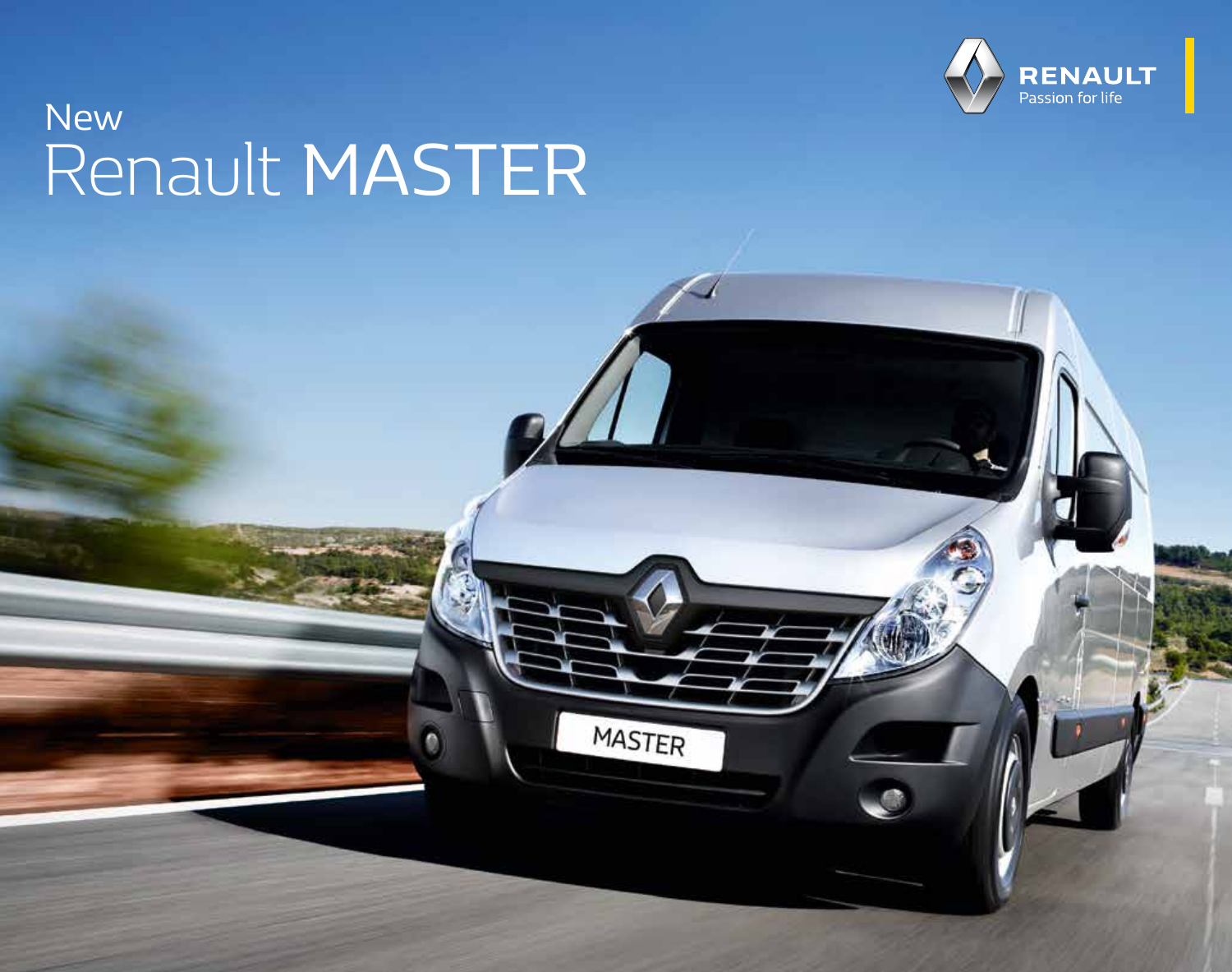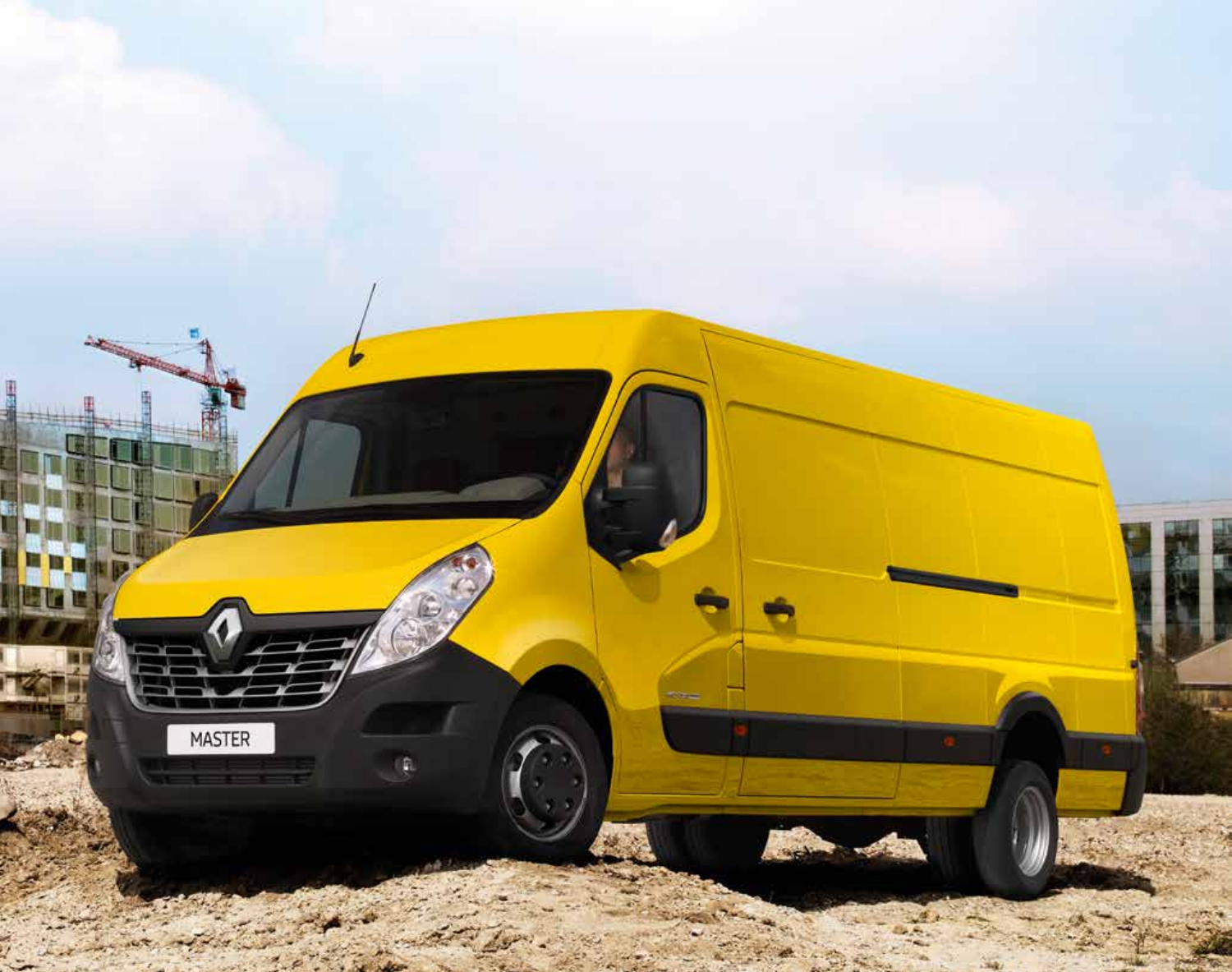## A model of diversity

The diversity of the Master range brings you an exceptional range of possibilities of panel vans and chassis cab.Renault Master is available in both front and rear wheel drive versions, with single or twin wheels when the load carried or road surface requires greater traction. Available in three lengths and three heights, Renault Master brings you a choice of load volume: from 8  $\mathrm{m}^3$  to 17  $\mathrm{m}^3$ .



Interior fitting for illustrative purpose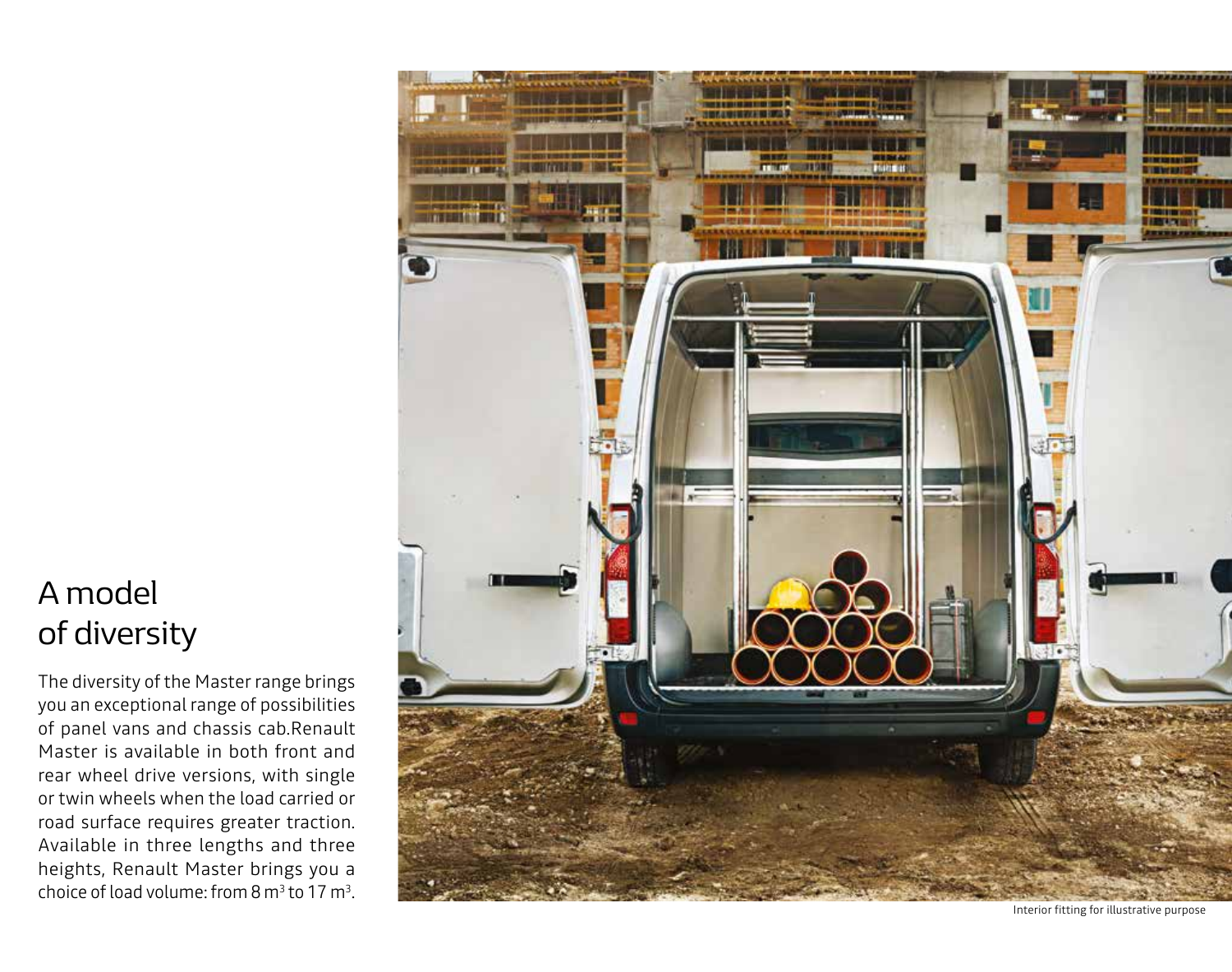

## A real work space

With optimal visibility, ergonomic controls, an adjustable driver's position and lots of handy storage compartments, the cabin looks and feels professional. Enjoy a pleasant, restful drive in the light, spacious and comfortable cab with optimised air conditioning and sound insulation. When the vehicle is stationary, it turns into an office, with a rotating tablet, and generous interior storage so you can keep all your working tools within easy reach. For navigation and communication, Master brings you Media Nav2.0, a simple, functional system, with an integrated 7" touch screen.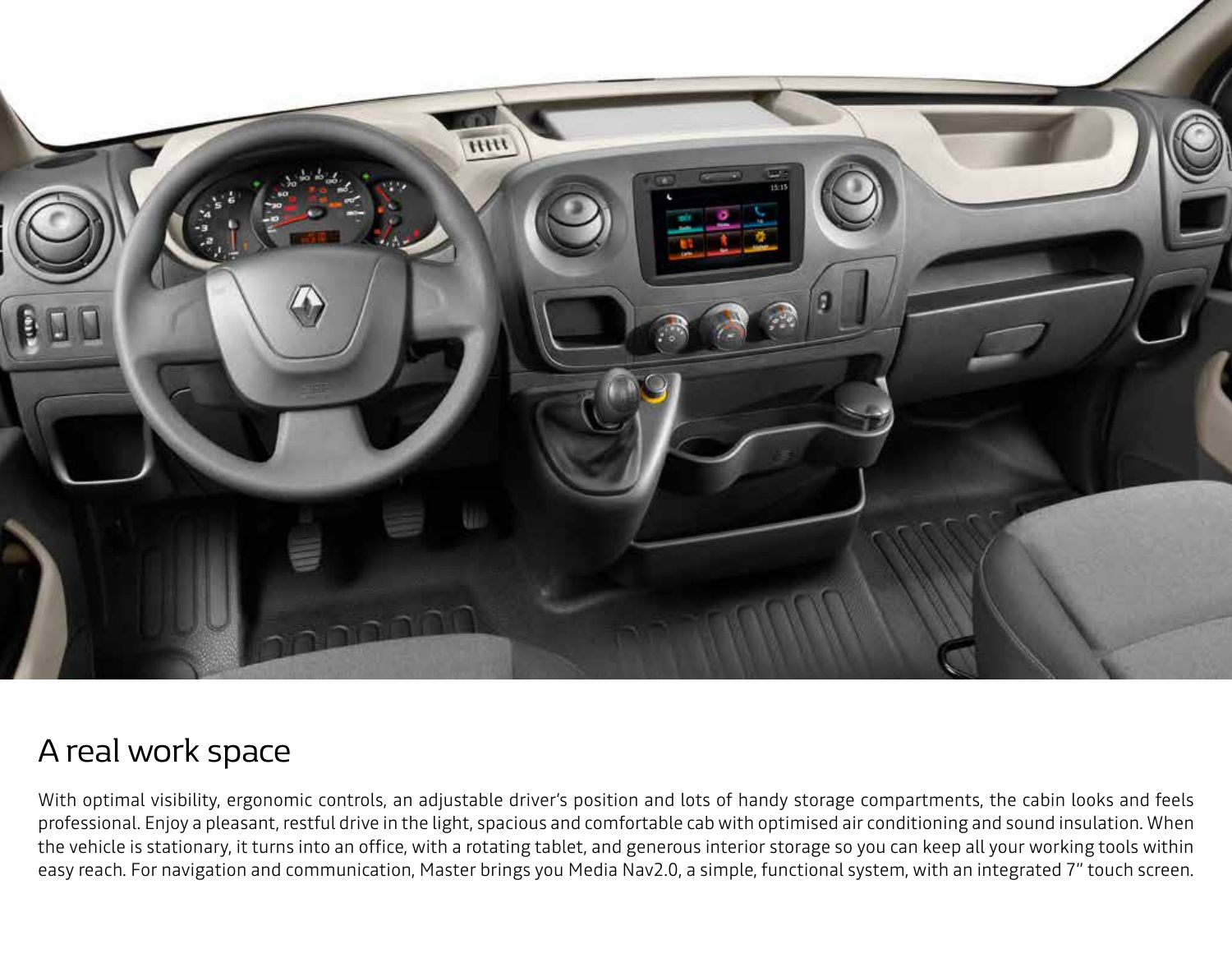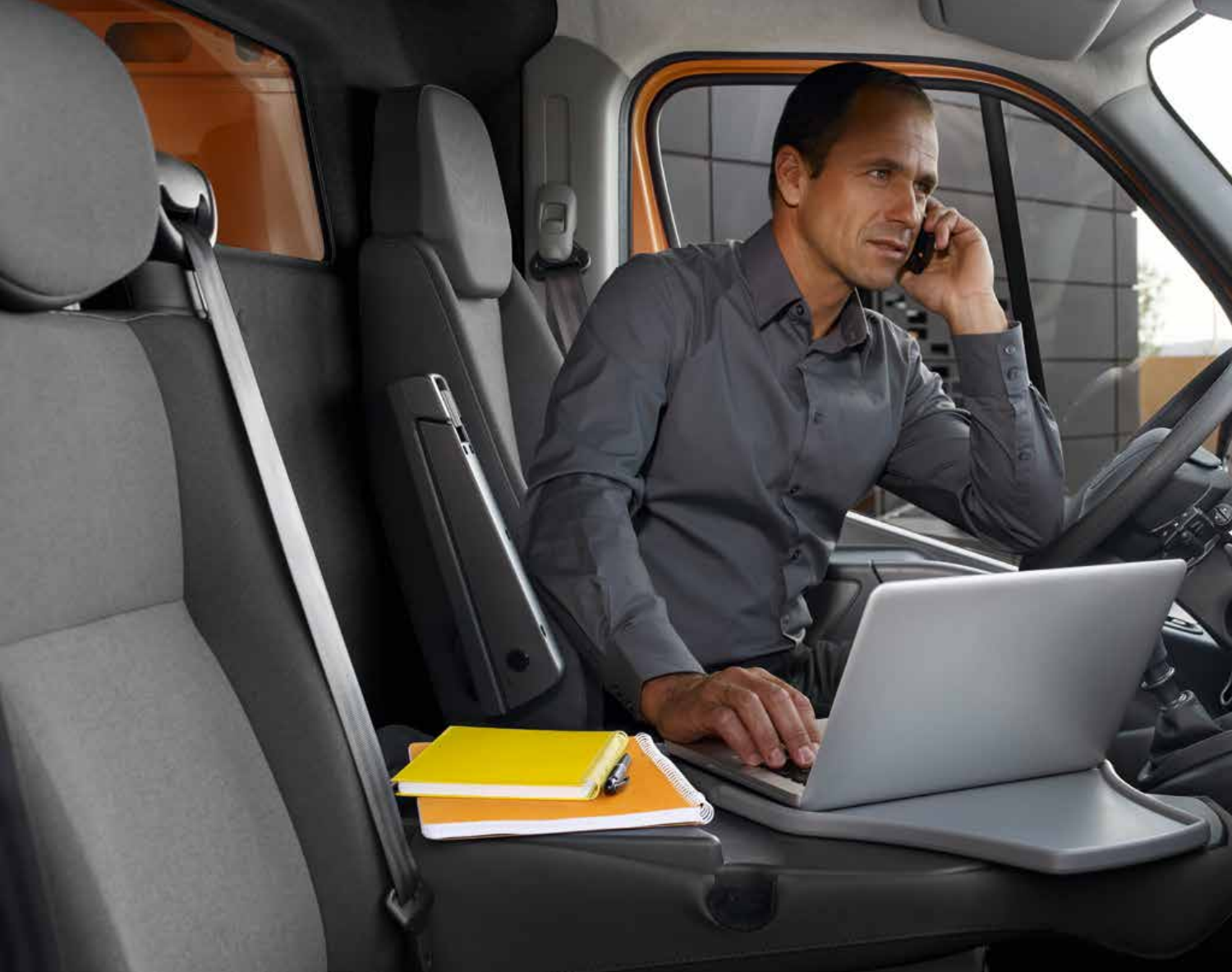Interior fitting for illustrative purpose

 $\bullet$ 

V

**BSI** 

П

馬

 $\bullet$ 

ō

Ě

V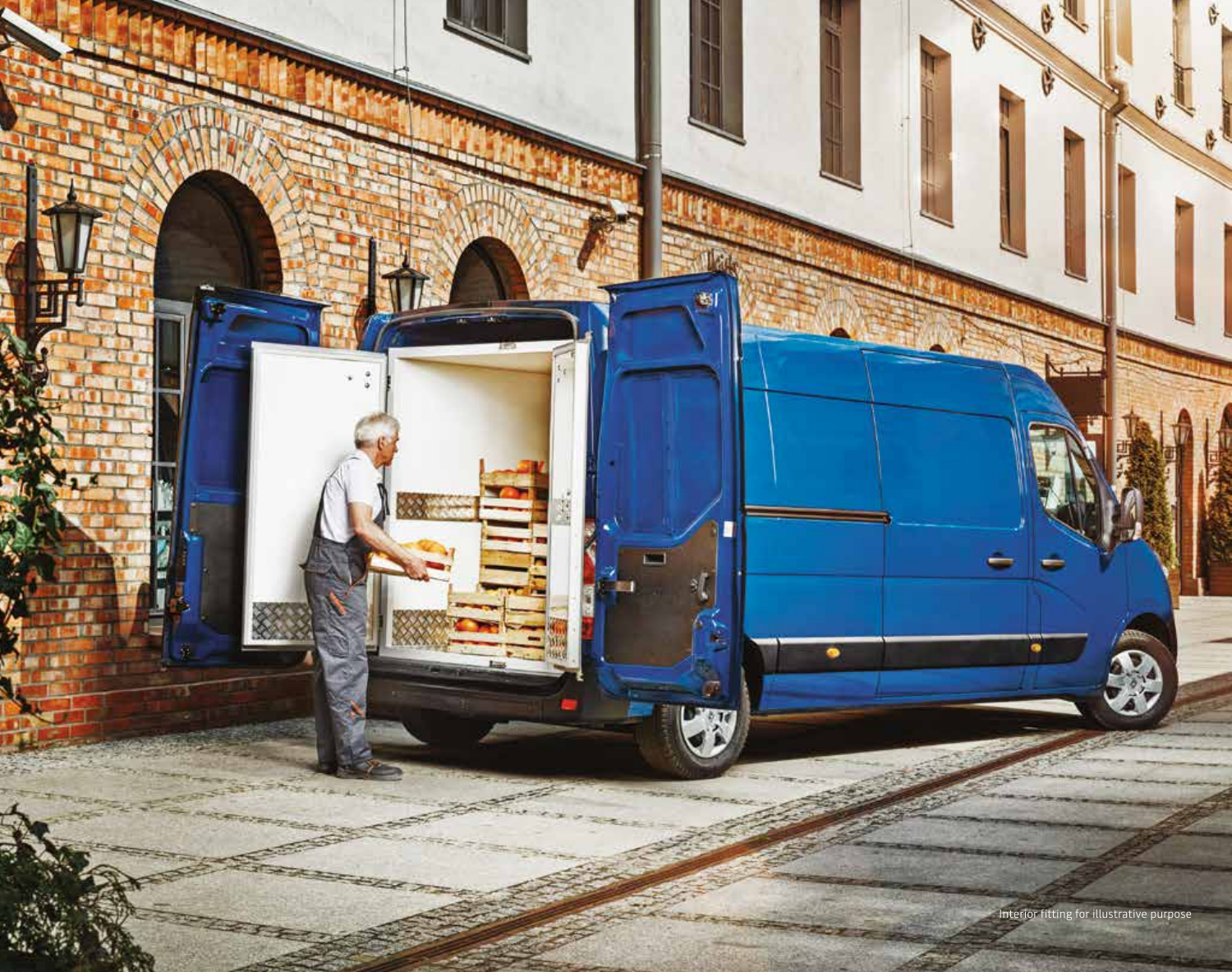## Layout diagrams

## Closed transport

To meet your wide-ranging requirements, Renault Master features an infinite range of interior layouts, with loading volumes of up to 17 m<sup>3</sup>! With this van, all kinds of transport are possible, just choose the effective volume that suits your needs. Front-wheel drive panel van available in 2 different dimensions L1H1 and L2H2. Rear wheel drive panel van available in L4H3.





Rear-wheel drive panel van

## Open Transport

Available in rear-wheel drive, the chassis cabs are designed to handle large loads and can accommodate several different bodyworks.



Chassis cab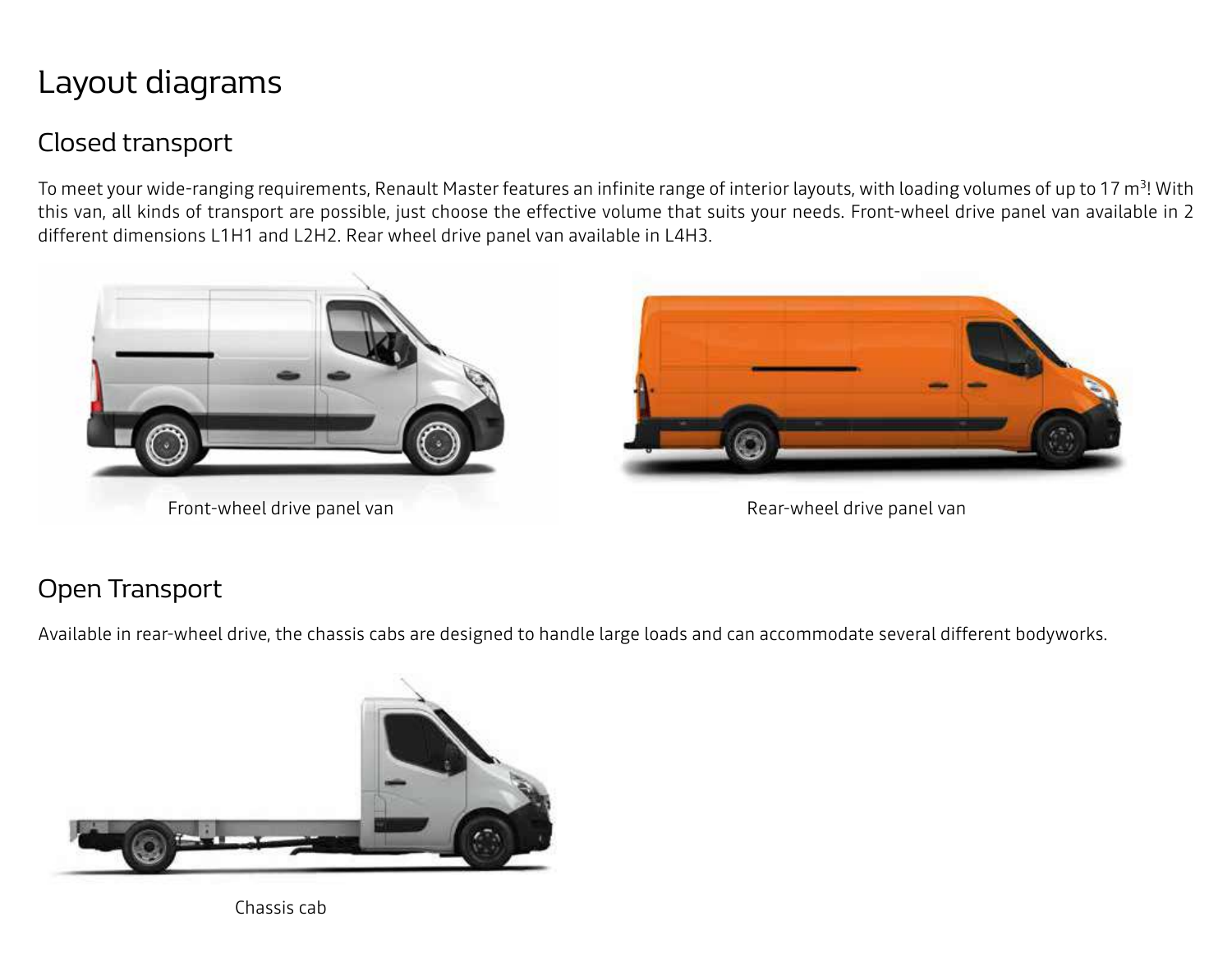## TECHNICAL Specifications

| <b>VERSION</b>                    | <b>L1H1</b>              | <b>L2H2</b>         | L4H3               | 3-SEATER PANEL VAN 3-SEATER PANEL VAN 3-SEATER PANEL VAN 3-SEATER CHASSIS CAB<br><b>L3H1</b> |
|-----------------------------------|--------------------------|---------------------|--------------------|----------------------------------------------------------------------------------------------|
| Engine                            | 2.3L DIESEL dCi125       | 2.3L DIESEL dCi125  | 2.3L DIESEL dCi125 | 2.3L DIESEL dCi125                                                                           |
| Fuel                              | Diesel                   | Diesel              | Diesel             | Diesel                                                                                       |
| Capacity                          | 2,299 cc                 | 2,299 сс            | 2,299 сс           | 2,299 cc                                                                                     |
| Power                             | 92 Kw (125Hp)            | 92 Kw (125Hp)       | 92 Kw (125Hp)      | 92 Kw (125Hp)                                                                                |
| No. of cylinders/valves           | 4 cyl, 16V               | 4 cyl, 16V          | 4 cyl, 16V         | 4 cyl, 16V                                                                                   |
| Emission control type             | Euro 3/ Euro 4           | Euro 3 / Euro 4     | Euro 3 / Euro 4    | Euro 3 / Euro 4                                                                              |
| Transmission                      | <b>FRONT WHEEL DRIVE</b> | FRONT WHEEL DRIVE   | REAR WHEEL DRIVE   | REAR WHEEL DRIVE                                                                             |
| Gearbox                           | 6MT                      | 6MT                 | 6MT                | 6MT                                                                                          |
| <b>Rear Wheels</b>                | Single Wheels            | Single Wheels       | Twin Wheels        | Twin Wheels                                                                                  |
| Cargo volume                      | $8.0\,\mathrm{m}^3$      | 10.8 m <sup>3</sup> | 17m <sup>3</sup>   |                                                                                              |
| Gross weight                      | 3.5T                     | 3.5T                | 4.5T               | 4.5T                                                                                         |
| Payload                           | 1,638 Kg                 | 1,566 Kg            | 2,080 Kg           | 2,479 Kg                                                                                     |
| Curb weight                       | 1,862 kg                 | 1,934 kg            | 2,420 kg           | 2,021 kg                                                                                     |
| Overall length                    | 5,048 mm                 | 5,548 mm            | 6,848 mm           | 6,193 mm                                                                                     |
| Unladen Height                    | 2,307 mm                 | 2,499 mm            | 2,808 mm           | 2.283 mm                                                                                     |
| Wheelbase                         | 3.182 mm                 | 3,682 mm            | 4,332 mm           | 3,682 mm                                                                                     |
| Ground clearance                  | 182 mm                   | 174 mm              | 167 mm             | 166 mm                                                                                       |
| Inside loading length             | 2.583 mm                 | 3.083 mm            | 4.383 mm           | ÷.                                                                                           |
| Inside loading height             | 1,700 mm                 | 1.894 mm            | 2,048 mm           |                                                                                              |
| Inside loading width              | 1,765 mm                 | 1,765 mm            | 1,765 mm           | $\overline{a}$                                                                               |
| Overall cargo length<br>(min/max) |                          |                     |                    | 3,734/4,275 mm                                                                               |
| Sill height                       |                          |                     |                    | 787 mm                                                                                       |



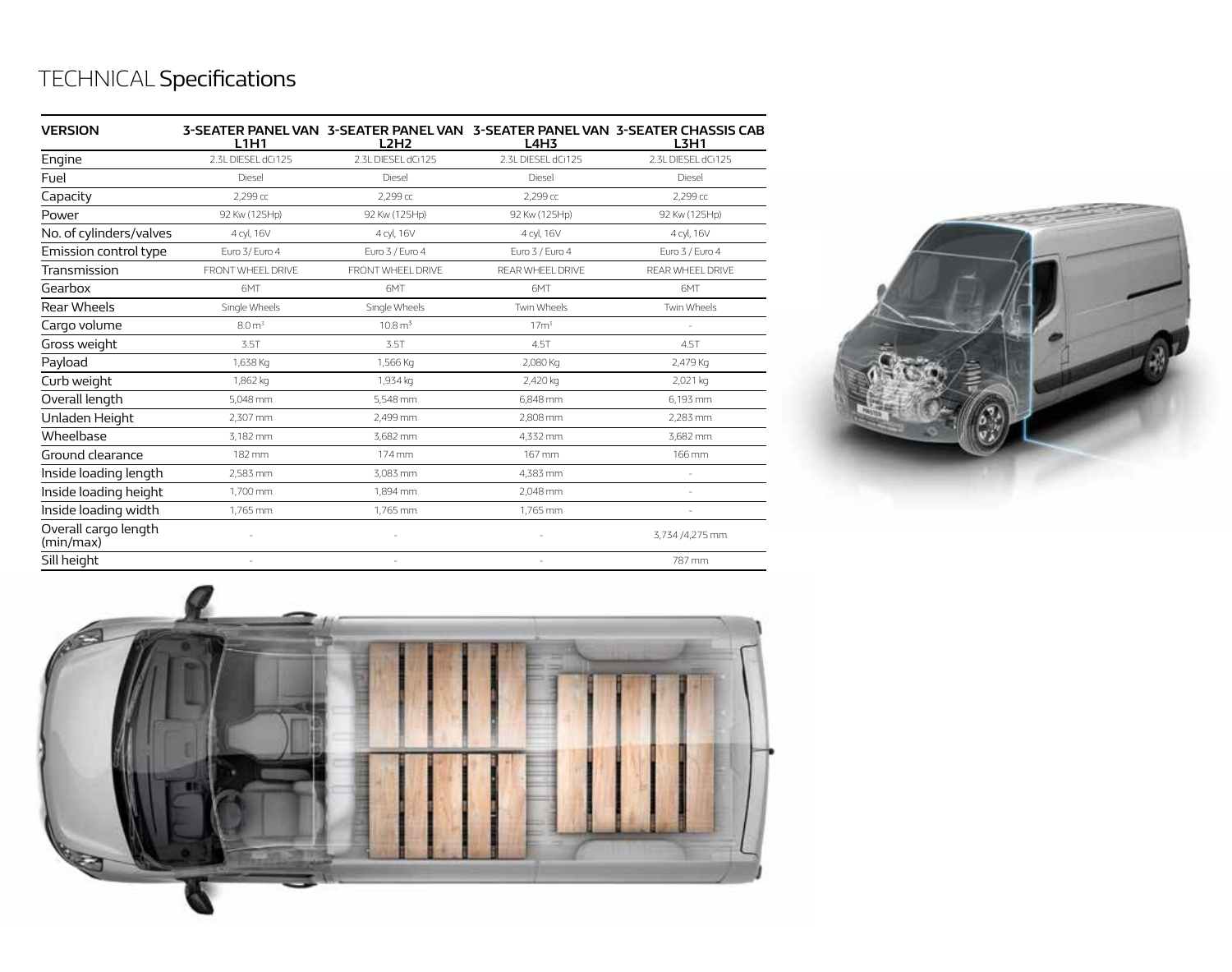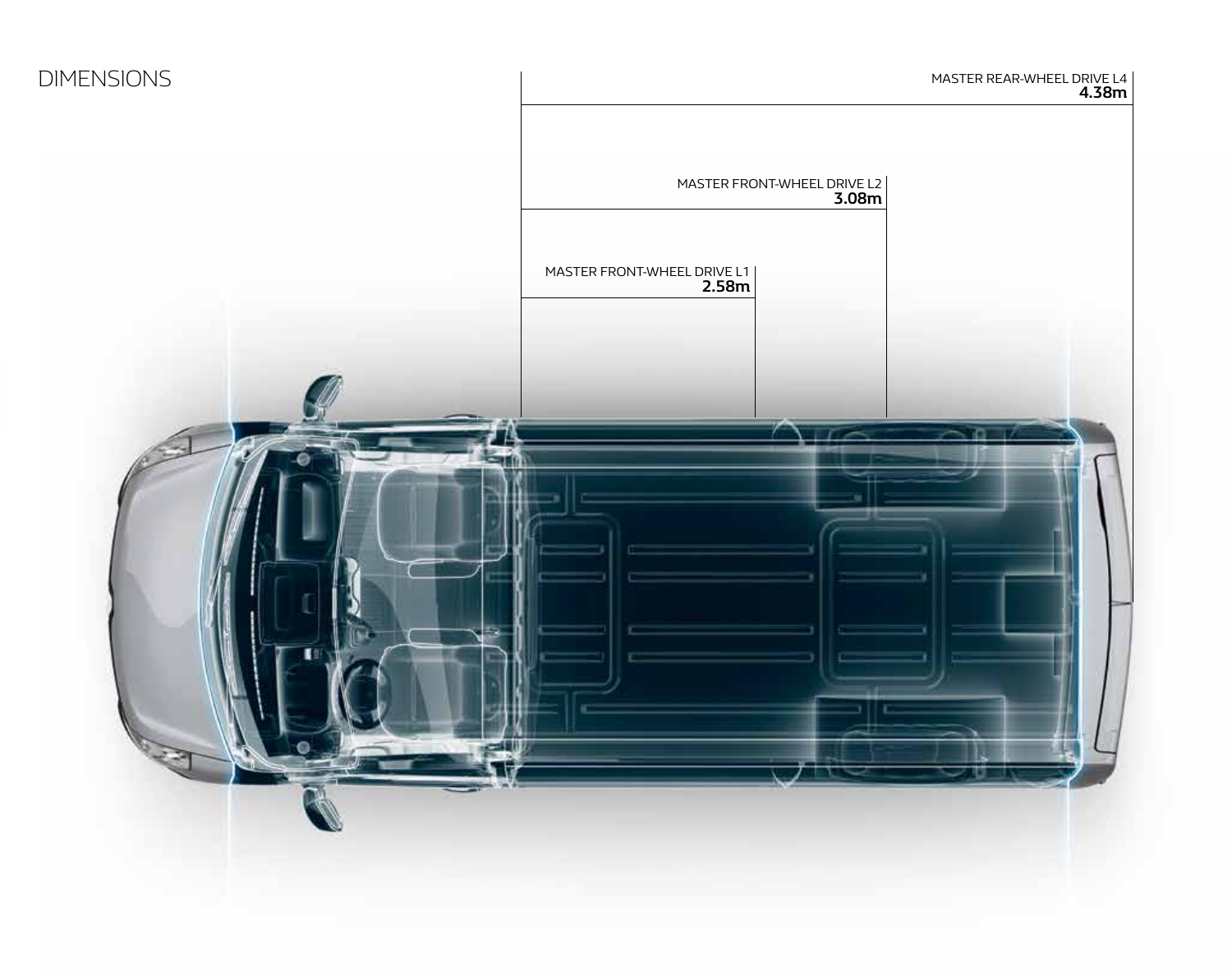#### **EQUIPMENT**

#### **3-SEATER PANEL VAN-L1H1**

#### STANDARD features **COPTIONAL features**

- Side driver airbag
- Front driver armrest
- Trip computer
- Driver & passenger airbags
- Smoker accessories
- Bench with storage on the center back seat and rotating tablet
- Air conditioning
- Full steel bulkhead (without window)
- Driver seat with lumbar adjustment
- Speed sensitive door locking
- Central door locking
- ESP
- Tyre pressure monitoring system
- Dark & grey upholstery
- Wheel cover
- Pollen filter
- Dark interior harmony
- Electric front windows
- Media Nav2.0 navigation system
- Rear steel doors with 180°opening
- Right sliding door
- 12V power plug
- Underbody protection
- Floor anchorage points in the load area
- Radio Arkamys sound, with integrated 7" touchscreen, USB/jack, BT
- Cruise control / Speed limiter
- 100 Liter fuel tank
- Electric mirrors
- Normal size spare wheel
- 16" steel wheels
- 2 buttons key

- Automatic headlamps and rain sensing wipers + Regulated air conditioning + Fog lamps
- Adaptation box (AMM) for body convertor
- Bench with storage on the center back seat, rotating tablet + storage under cushion
- Wiring for specific body-converters usage
- Glazed bulkhead (with window)
- Glazed bulkhead with mesh & window
- Full wheel cover
- Bumper with integrated foot step
- Rear glazed doors with 180°opening + Heated rear window
- Right sliding door with fixed window + Left panel with fixed window + Fixed windows on body side rear panels
- Right sliding door with opening window
- + Left panel with opening window + Fixed windows on body side rear panels
- Side anchorage points in the load area
- Rearview camera & rear parking sensors
- Rear parking sensors
- Closed storage on upper center console
- Synthetic leather
- Hand free key
- 3 buttons key

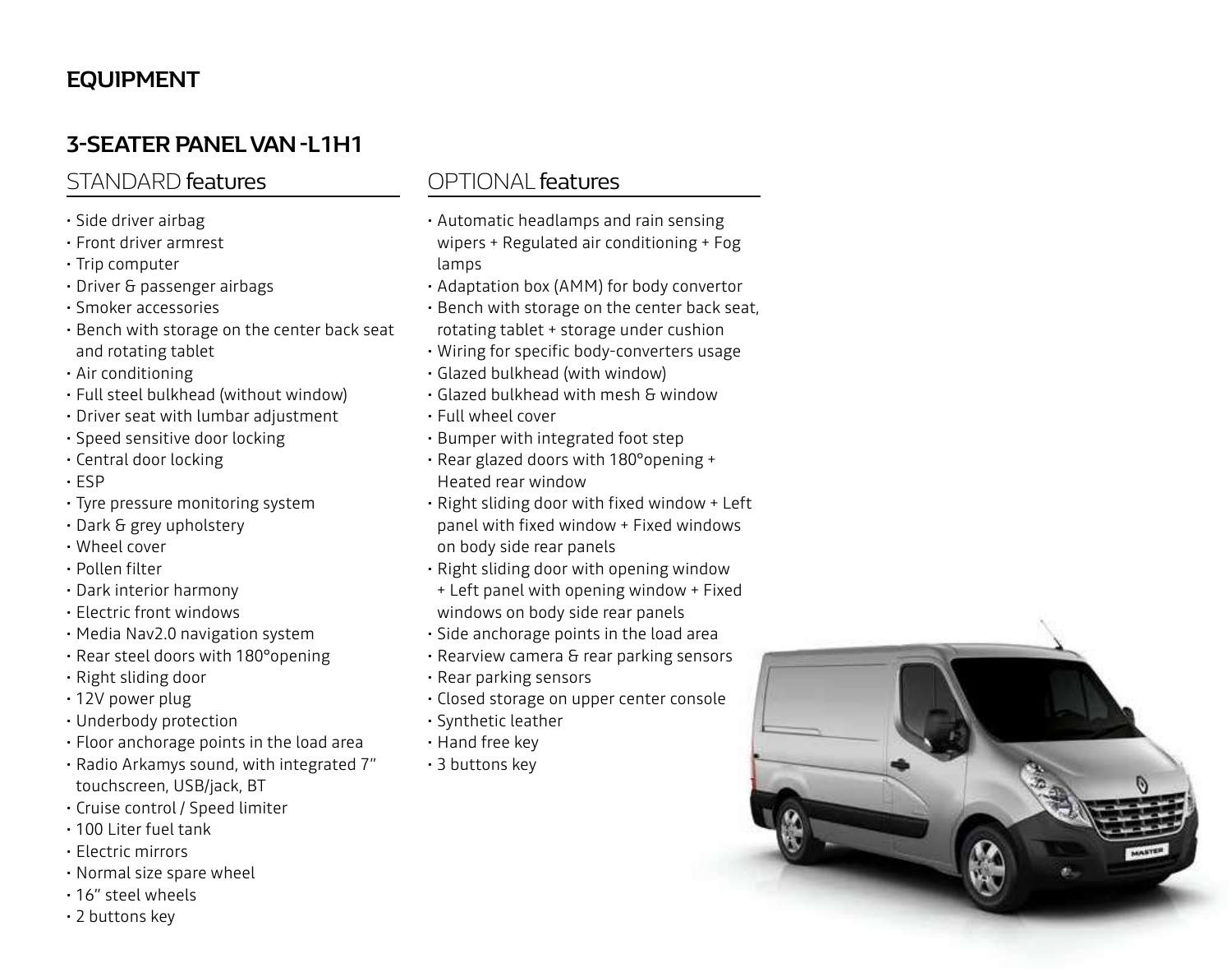### **3-SEATER PANEL VAN –L2H2**

#### STANDARD features OPTIONAL features

- Side driver airbag
- Front driver armrest
- Trip computer
- Driver & passenger airbags
- Smoker accessories
- Bench with storage on the center back seat and rotating tablet
- Air conditioning
- Full steel bulkhead (without window)
- Driver seat with lumbar adjustment
- Speed sensitive door locking
- Central door locking
- ESP
- Tyre pressure monitoring system
- Dark & grey upholstery
- Wheel cover
- Pollen filter
- Dark interior harmony
- Electric front windows
- Media Nav2.0 navigation system
- Rear steel doors with 270°opening
- Right sliding door
- 12V power plug
- Underbody protection
- Floor anchorage points in the load area
- Radio Arkamys sound, with integrated 7" touchscreen, USB/jack, BT
- Cruise control / Speed limiter
- 100 Liter fuel tank
- Electric mirrors
- Normal size spare wheel
- 16" steel wheels
- 2 buttons key

- Automatic headlamps and rain sensing wipers + Regulated air conditioning + Fog lamps
- Adaptation box (AMM) for body convertor
- Bench with storage on the center back seat, rotating tablet + storage under cushion
- Wiring for specific body-converters usage
- Glazed bulkhead (with window)
- Glazed bulkhead with mesh & window
- Full wheel cover
- Bumper with integrated foot step
- Rear glazed doors with 270°opening + Heated rear window
- Right sliding door with fixed window + Left panel with fixed window + Fixed windows on body side rear panels
- Right sliding door with opening window + Left panel with opening window + Fixed windows on body side rear panels
- Side anchorage points in the load area
- Rearview camera & rear parking sensors
- Rear parking sensors
- Closed storage on upper center console
- Synthetic leather
- Hand free key
- 3 buttons key

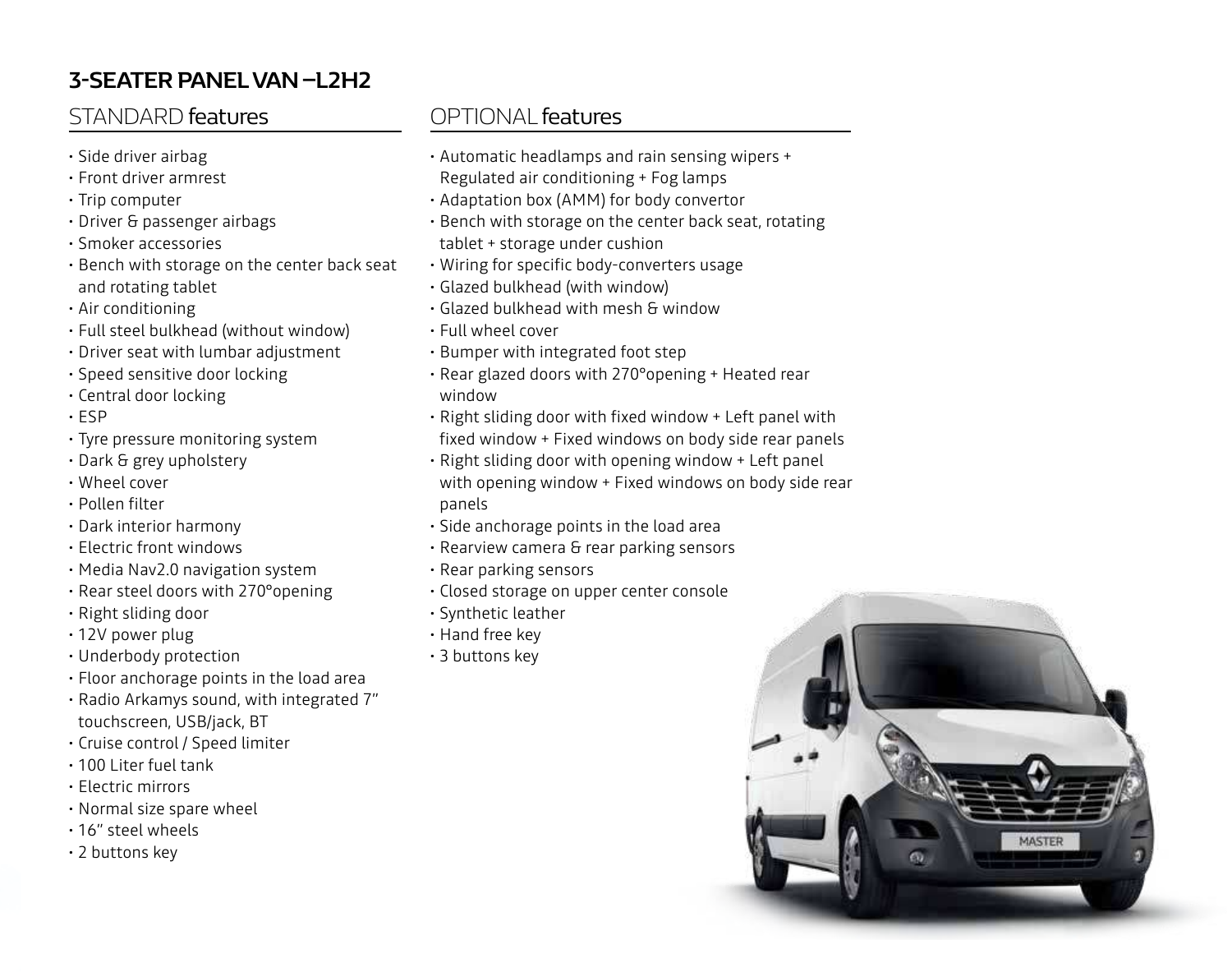### **3-SEATER PANEL VAN-L4H3**

### STANDARD features **COPTIONAL features**

- Side driver airbag
- Front driver armrest
- Trip computer
- Driver & passenger airbags
- Smoker accessories
- Adaptation box (AMM) for body convertor
- Bench with storage on the center back seat and rotating tablet
- Air conditioning
- Full steel bulkhead (without window)
- Driver seat with lumbar adjustment
- Speed sensitive door locking
- Central door locking
- ESP
- Dark & grey upholstery
- Wheel cover
- Pollen filter
- Dark interior harmony
- Electric front windows
- Bumper with integrated foot step
- Media Nav2.0 navigation system
- Rear steel doors with 270°opening
- Right sliding door
- 12V power plug
- Underbody protection
- Floor anchorage points in the load area
- Radio Arkamys sound, with integrated 7" touchscreen, USB/jack, BT
- Cruise control / Speed limiter
- 100 Liter fuel tank
- Electric mirrors
- Normal size spare wheel
- 16" steel wheels
- 2 buttons key

- Automatic headlamps and rain sensing wipers + Regulated air conditioning + Fog lamps
- Differential locking
- Bench with storage on the center back seat, rotating tablet + storage under cushion
- Wiring for specific body-converters usage
- Glazed bulkhead (with window)
- Glazed bulkhead with mesh & window
- Rear glazed doors with 270°opening + Heated rear window
- Right sliding door with fixed window + Left panel with fixed window + Fixed windows on body side rear panels
- Right sliding door with opening window
- + Left panel with opening window + Fixed windows on body side rear panels
- Side anchorage points in the load area
- Rearview camera & rear parking sensors
- Rear parking sensors
- Closed storage on upper center console
- Synthetic leather
- Hand free key
- 3 buttons key

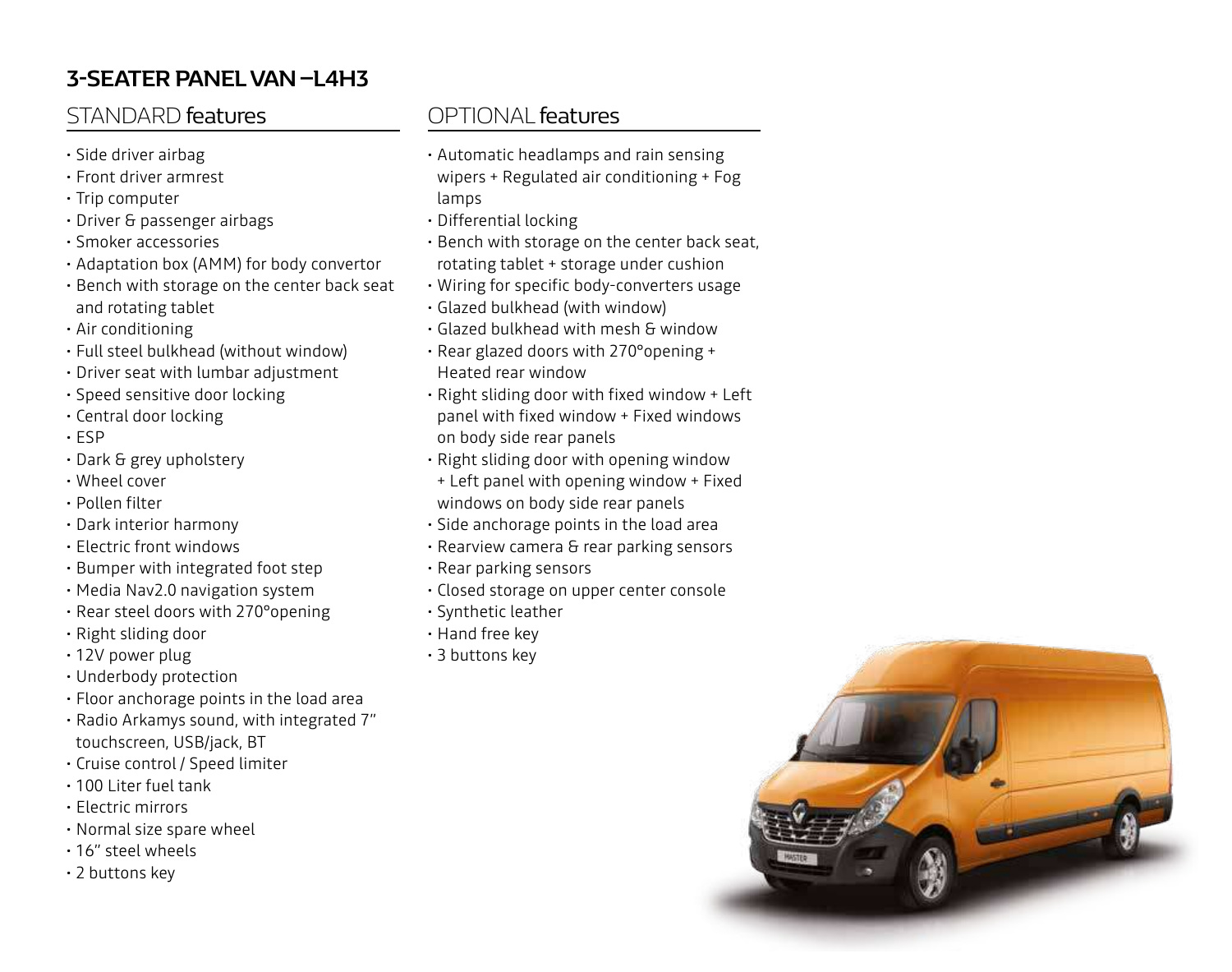### **3-SEATER CHASSIS CAB -L3H1**

#### STANDARD features **COPTIONAL features**

- Front driver armrest
- Trip computer
- Driver & passenger airbags
- Smoker accessories
- Bench with storage on the center back seat and rotating tablet
- Air conditioning
- Glazed bulkhead (with window)
- Driver seat with lumbar adjustment
- Speed sensitive door locking
- Central door locking
- ESP
- Dark & grey upholstery
- Wheel cover
- Pollen filter
- Dark interior harmony
- Electric front windows
- Media Nav2.0 navigation system
- Underbody protection
- Radio Arkamys sound, with integrated 7" touchscreen, USB/jack, BT
- Cruise control / Speed limiter
- 100 Liter fuel tank
- Electric mirrors
- Normal size spare wheel
- 16" steel wheels
- 2 buttons key

- Side driver airbag
- Automatic headlamps and rain sensing wipers + Regulated air conditioning + Fog lamps
- Differential locking
- Adaptation box (AMM) for body convertor
- Bench with storage on the center back seat, rotating tablet + storage under cushion
- Wiring for specific body-converters usage
- Closed storage on upper center console
- Electric + heated door mirrors with integrated antenna, big arm and double glass for motorhome
- Synthetic leather
- Hand free key
- 3 buttons key

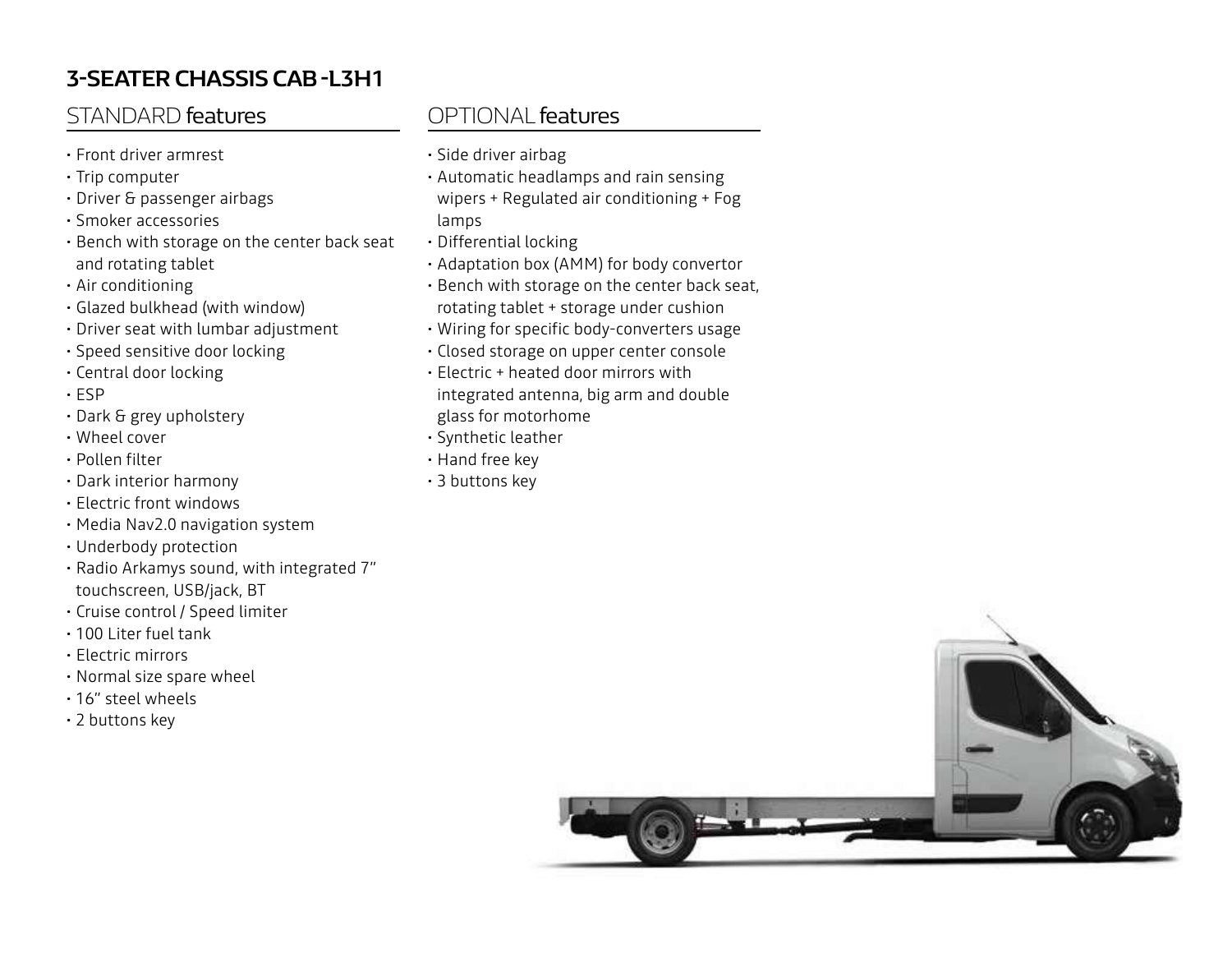### **COLOURS**



Mineral White



Carmen Red



Orange



Caribbean Blue



Persian Blue



Lemon Yellow



Star Grey\*



Tempest\*



Pearlescent Black\*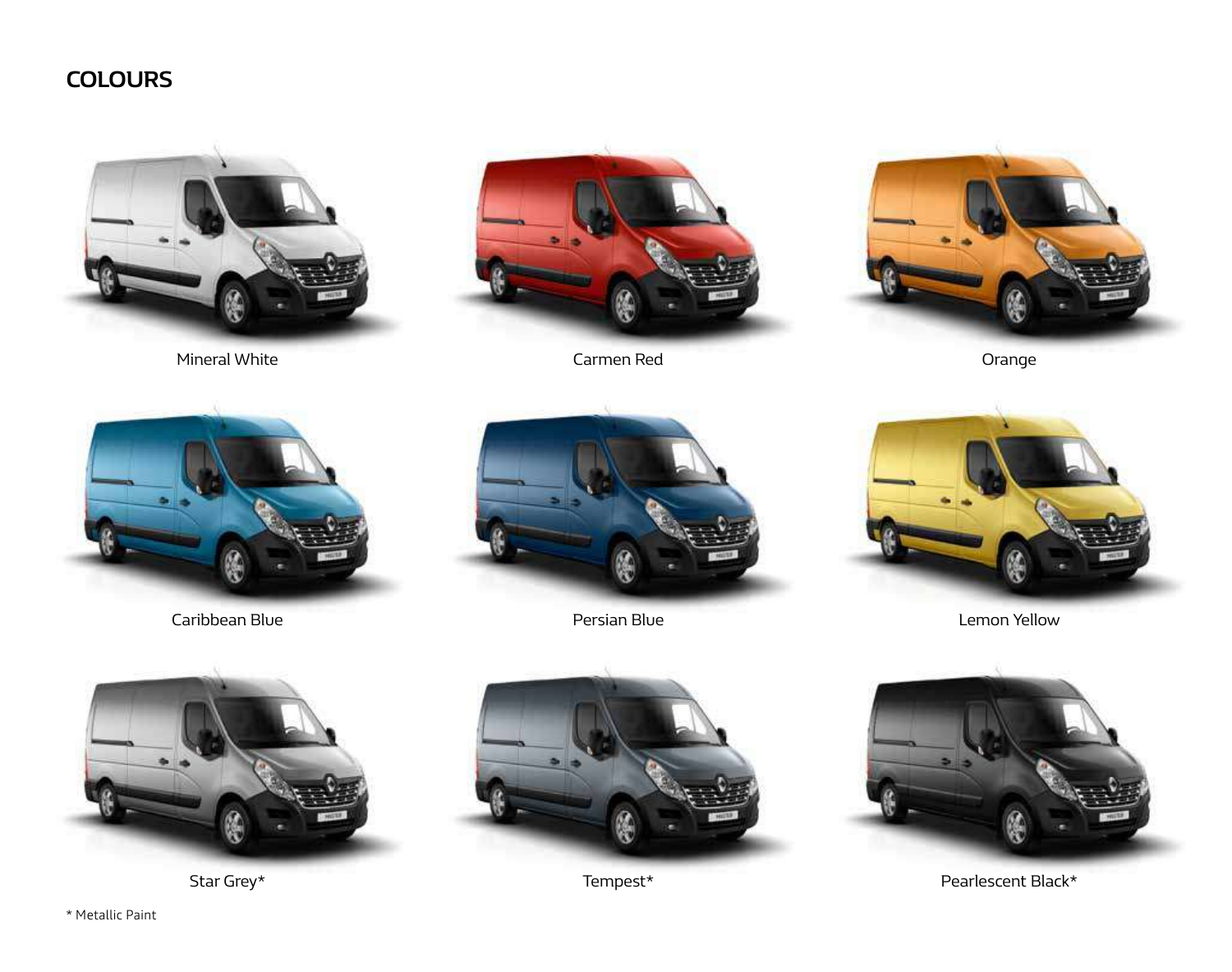